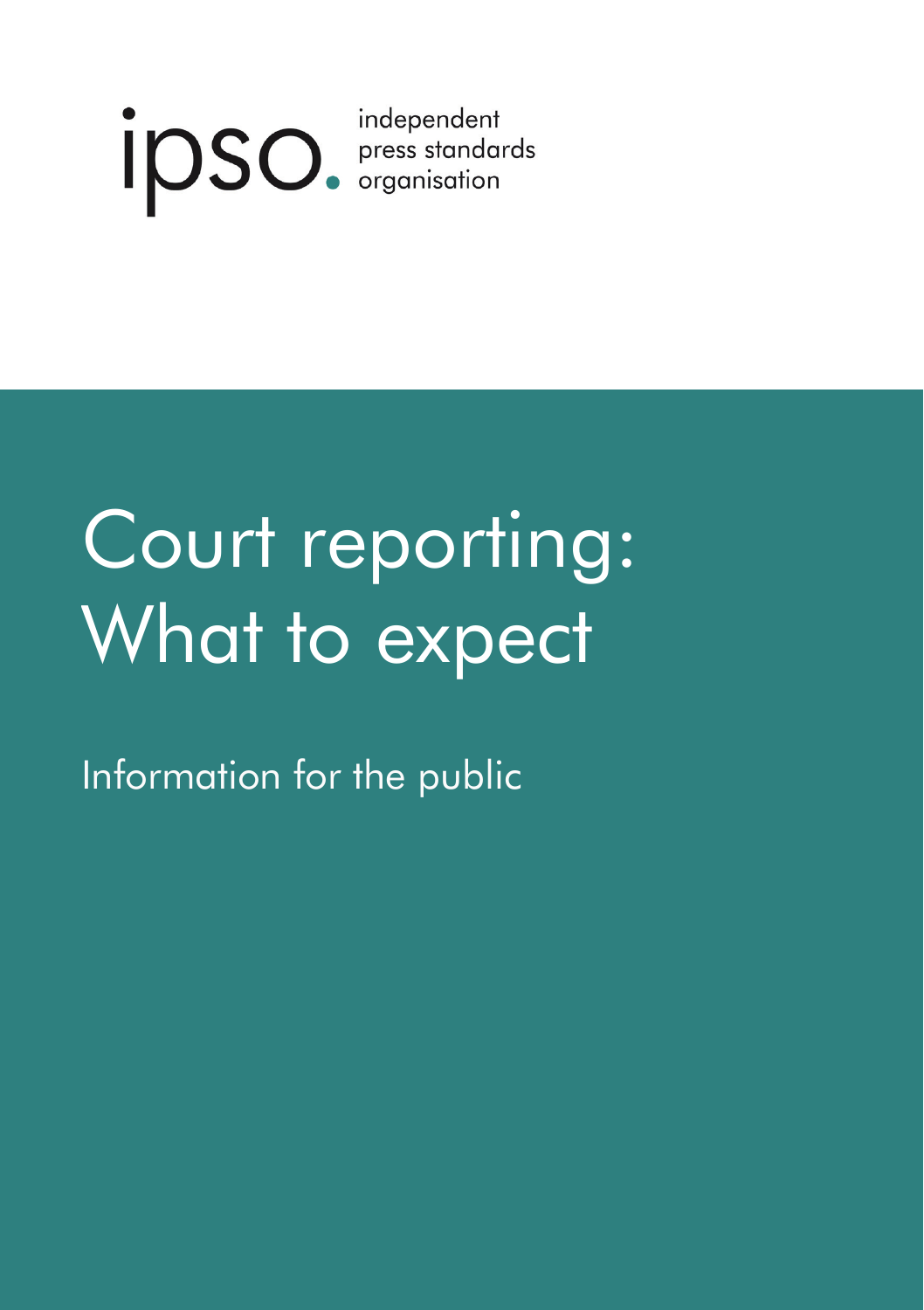## About us and how we can help

We are IPSO (Independent Press Standards Organisation), the independent regulator of most of the UK's newspapers and magazines.

We protect people's rights, uphold high standards of journalism and help to maintain freedom of expression for the press.

Website: www.ipso.co.uk Email: inquiries@ipso.co.uk

If you need advice about the Editors' Code of Practice (the Code) or are concerned about a story or a journalist's behaviour, you can contact us on 0300 123 2220. In an emergency after hours or at the weekend, you can also contact us using our emergency 24-hour advice service on 07799 903929.

Our staff are also able to help you to deal with urgent harassment issues. They will talk about your concerns, and can give practical advice and guidance. In some cases we can send out a notice, which will allow you to pass on a specific request to the industry (for example, to stop phoning you) or concerns about the future publication of material which might break the code.

If you want to make a complaint, you will need to do this in writing, either on our website (www.ipso.co.uk/make-a-complaint) or by emailing inquiries@ipso.co.uk.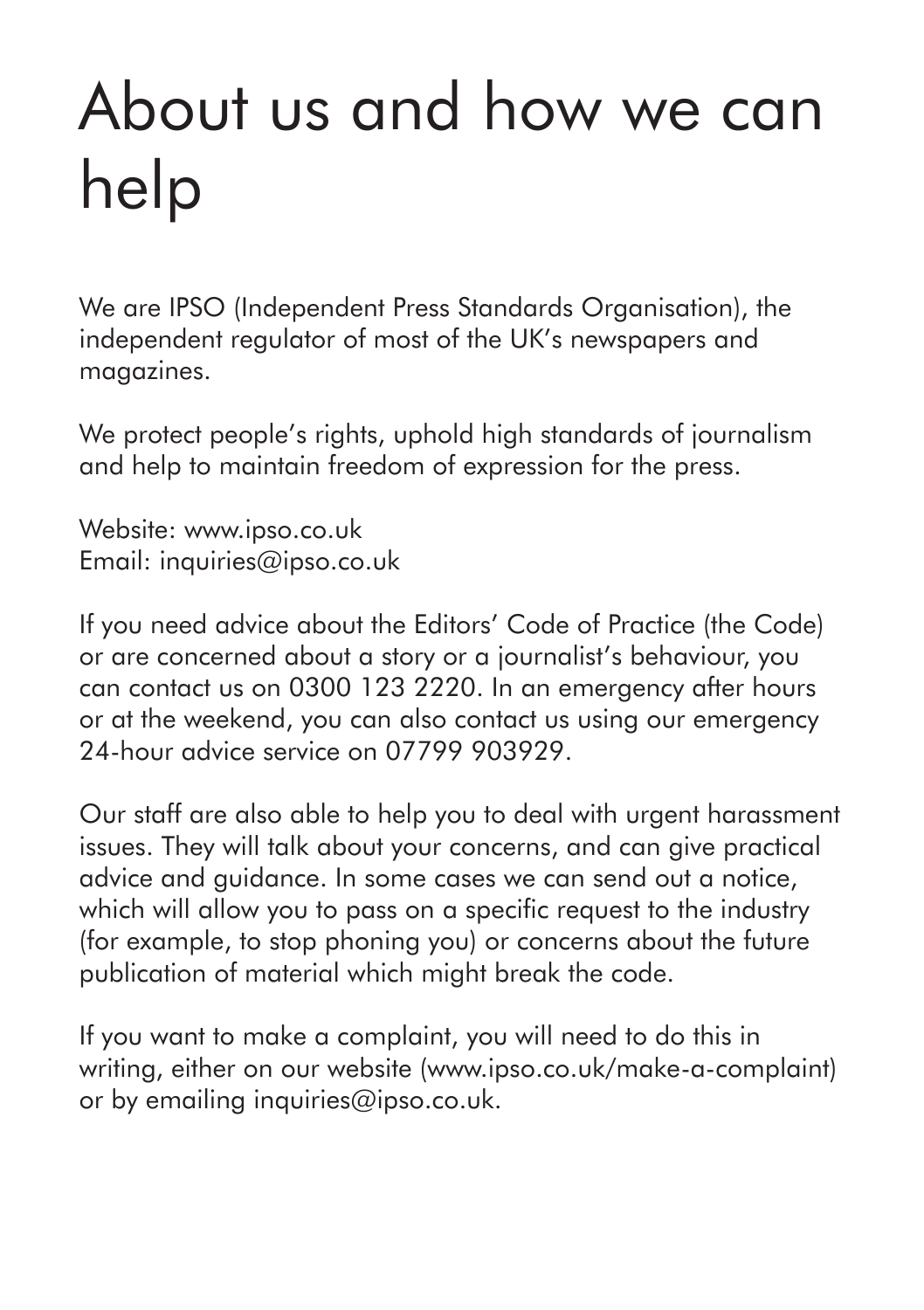# About this guidance

This guidance is for people who have appeared in court including witnesses, people accused of a crime or the family of someone accused of a crime. It gives information about what to expect when the press is interested in reporting court proceedings and how we can help.

The main points:

- Journalists are allowed to go to court and report anything which is said or given as evidence in court.
- Journalists are generally allowed to print certain information about people who go to court or give evidence, including their address and a photo of them.
- Journalists must follow the rules set by the Editors' Code of Practice (the Code).
- Journalists are allowed to choose what information they want to report, and do not have to report everything which has been said in court.
- Members of the public who are concerned about press coverage or behaviour of a journalist should contact us for advice on 0300 123 2220 or through our website at www.ipso.co.uk.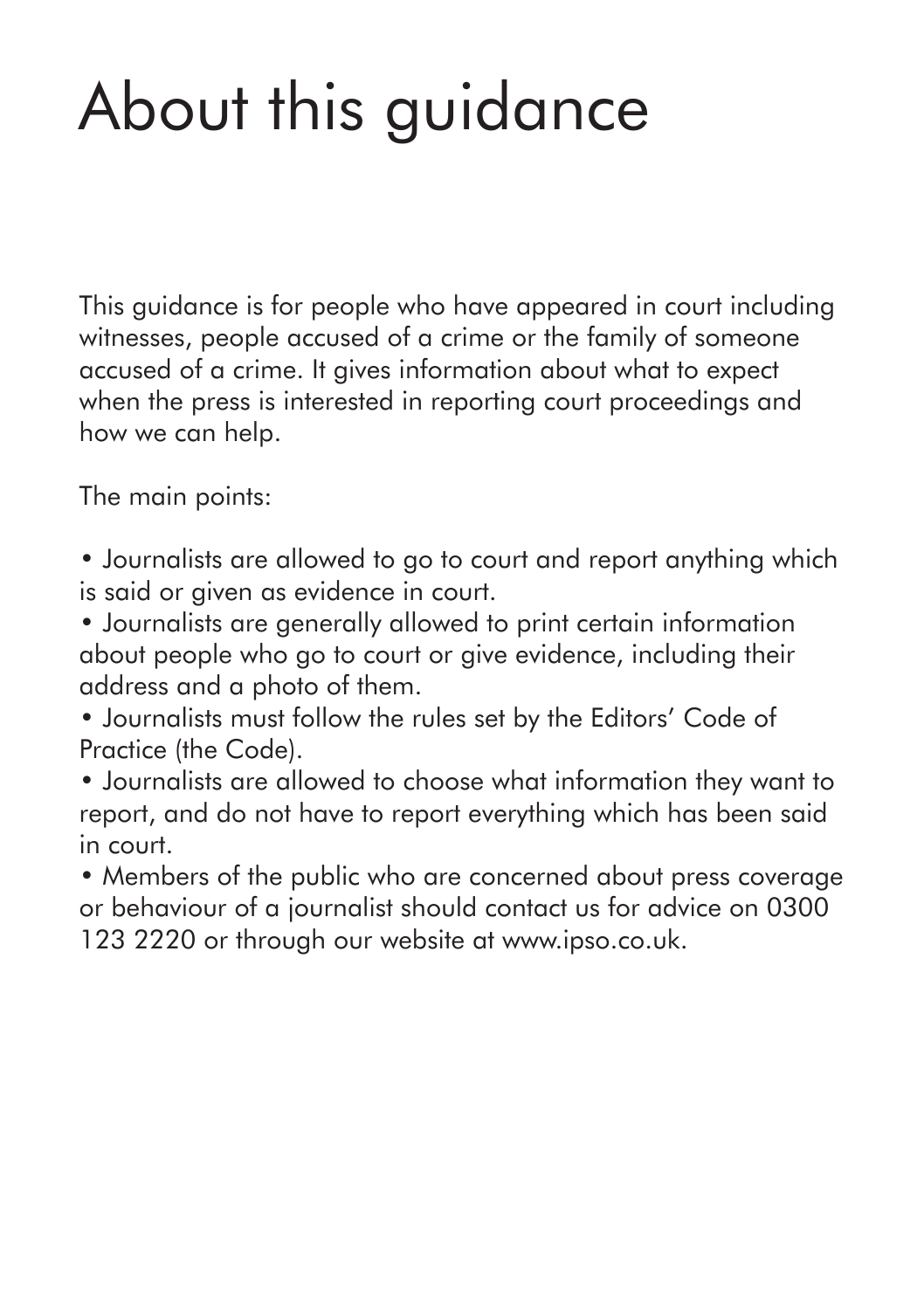### Why newspapers report court cases and what to expect

Newspapers routinely report what happens in court as part of making sure justice happens fairly. It is important that the public is told about what happens so they can see justice in action, commonly known as 'open justice'.

Journalists often go to court to report on the cases being heard. When they are there, a reporter will take notes, recording the trial. Journalists use these notes to make sure that their reports are accurate. A newspaper can use these notes as evidence that they took care to make sure that their article was accurate.

Even if there is only one reporter in court, a story about the case may appear in many different newspapers, including national newspapers. This is because the reporter might work for an agency and may provide the story to several newspapers. In other cases, a newspaper might see the original story and also want to report the case.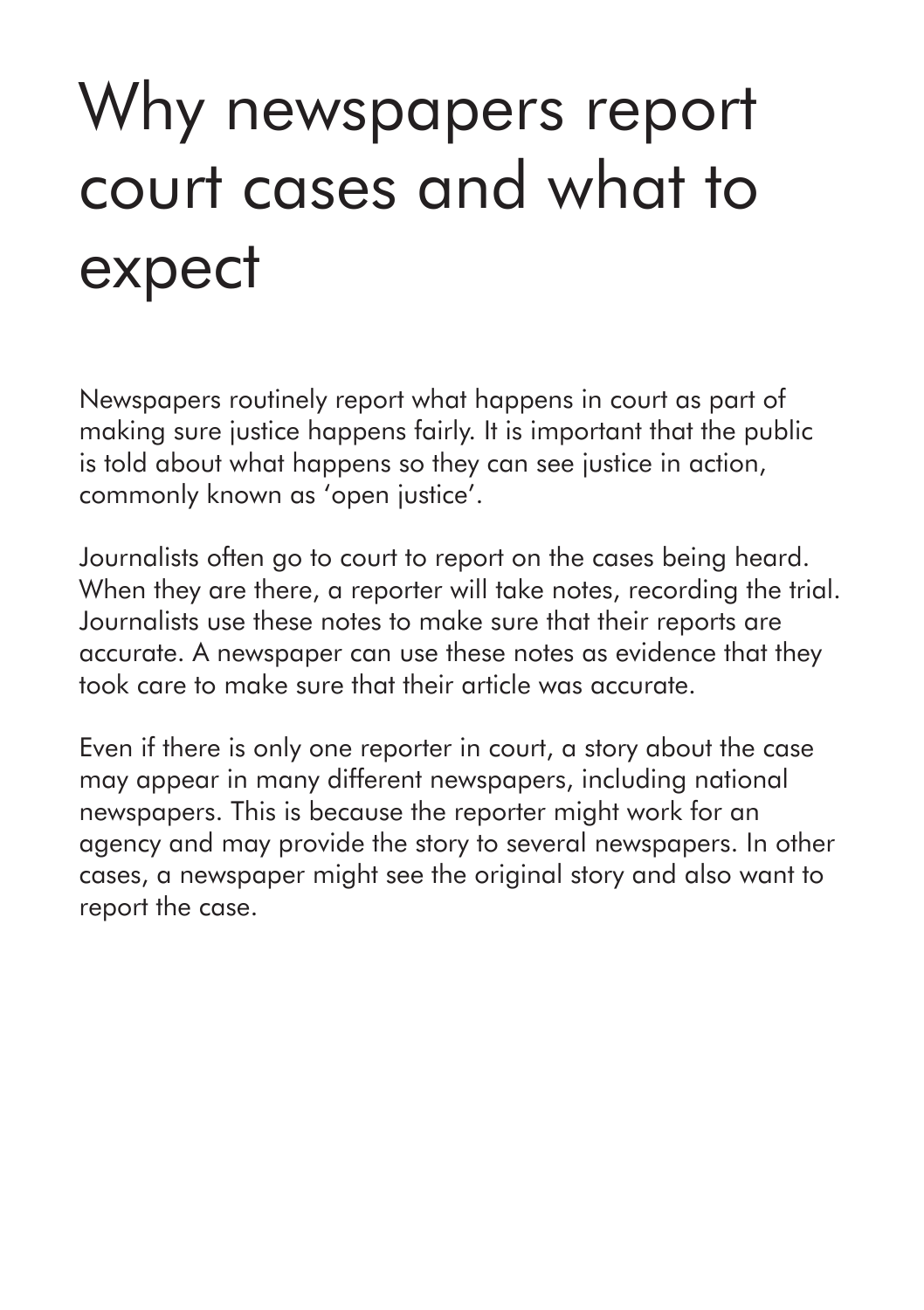A journalist might be at one, some or all days of a trial. Stories might be published at any point of the trial and may not cover the whole case. Newspapers might not always print a story with both the prosecution and defence's arguments, particularly if they were heard on different days.

Newspapers may also not always report the outcome of a case which it has previously reported parts of. If part of the case has been reported but the outcome has not, you should contact the newspaper. After this, the newspaper should publish a report with the outcome of the case.

Sometimes people are upset that what they think is important is not included in the story. This is because editors are allowed to choose what is or is not included. However, a story or series of stories must not be so one-sided that these are significantly misleading.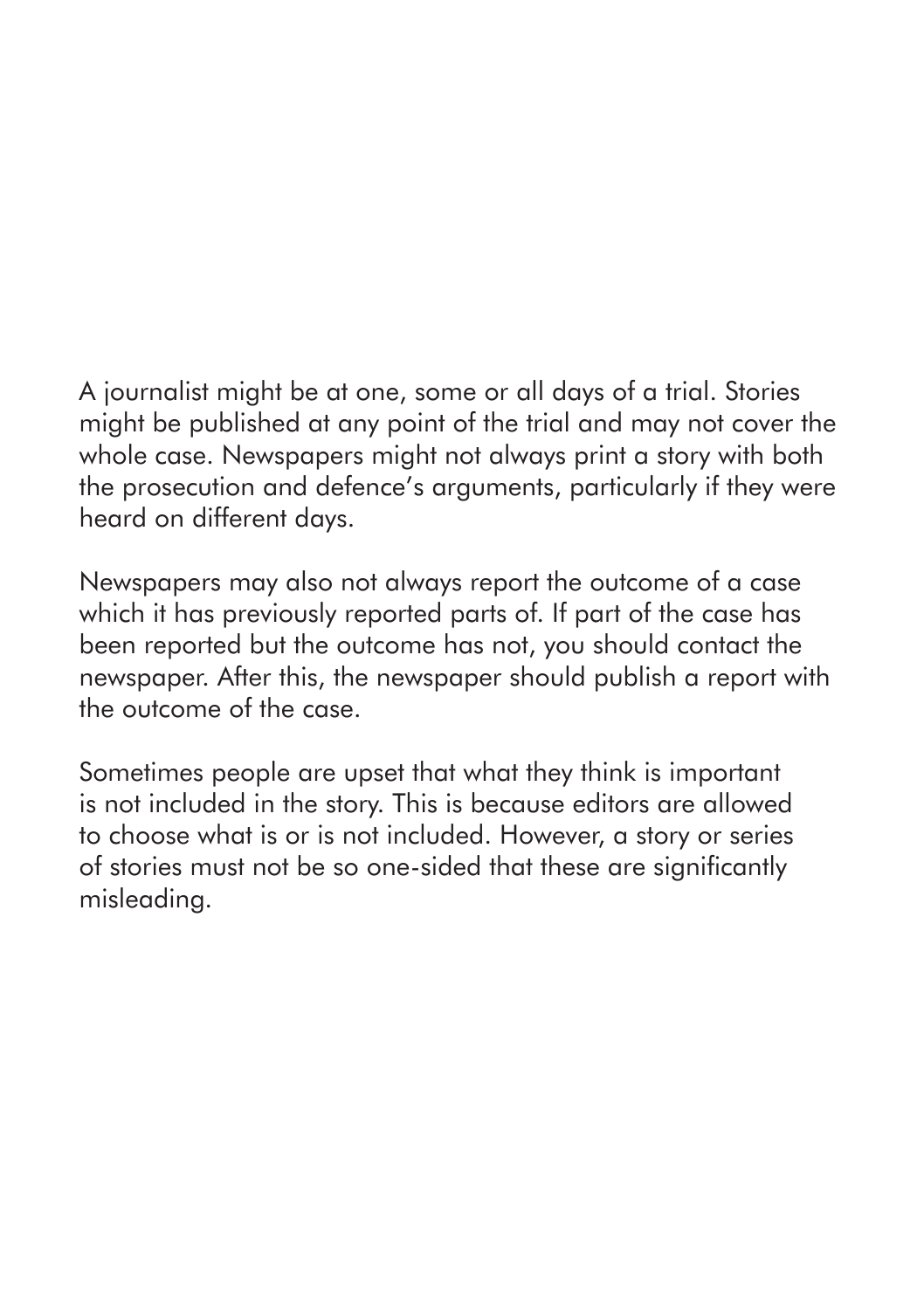### What can newspapers publish?

Generally, newspapers are allowed to publish:

•anything that has been said in court or used as evidence, including evidence or testimony given by either a witness or a defendant

•the name, age and/or address of anyone who is involved in a court case

• photos of anyone involved in a court case, including photos taken by a photographer or photos from social media.

There are some exceptions and some information can't be published. This is explained in the next section of this document.

#### Information heard in court

Journalists are generally allowed to report anything which is said or given as evidence in court. They do not have to check whether the evidence given is true, but journalists must report correctly what was said as evidence.

#### Names, addresses and ages

When reporting a court case, a newspaper normally reports details about the defendants and witnesses such as their name, age and address.

Normally, newspapers will report a partial address (for example John Smith of High Street). However, journalists are allowed to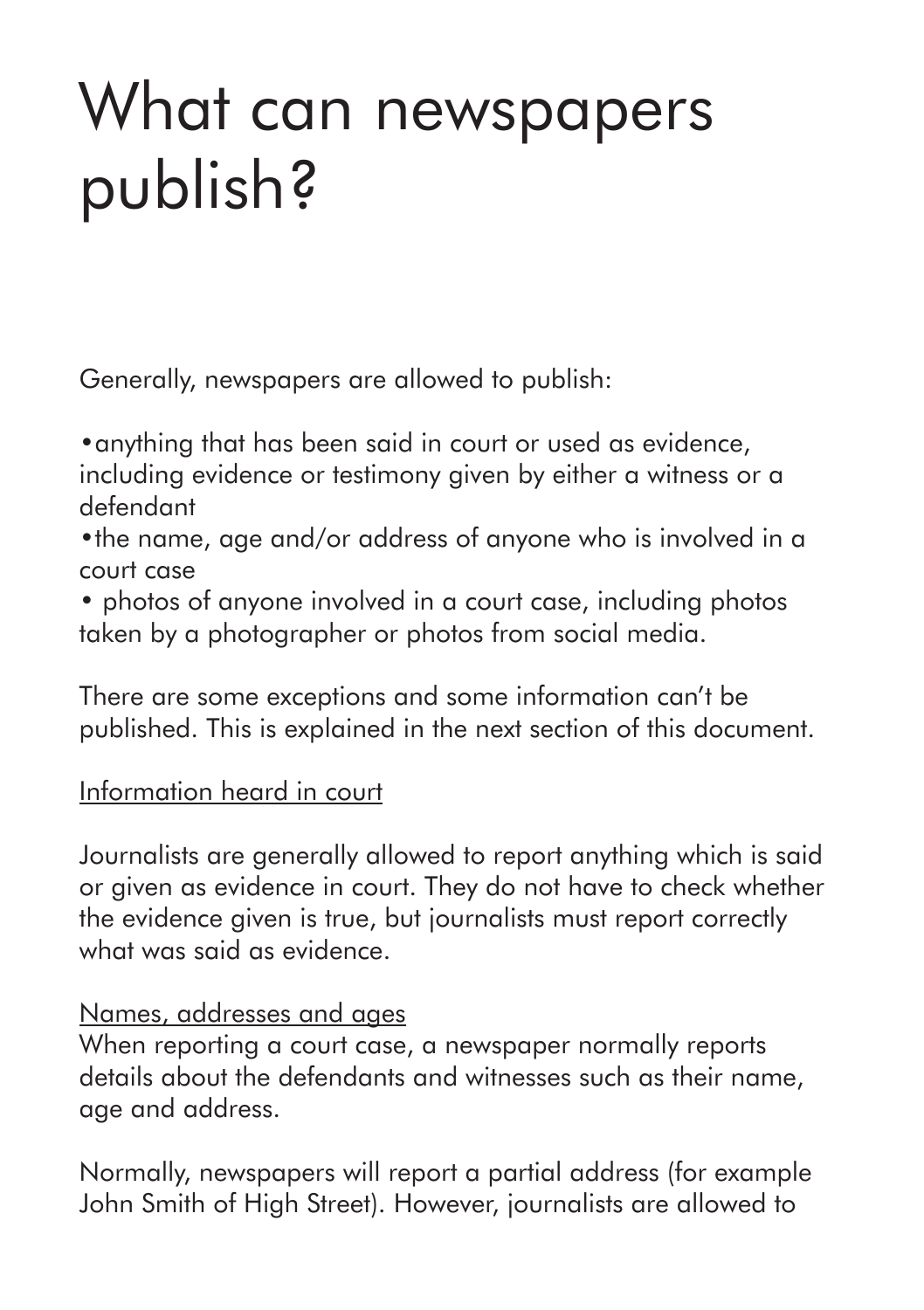publish someone's full address, if this is necessary to identify someone.

It is important to include these details so that readers do not confuse these people with someone with the same name. If you are a witness or a victim in a trial, your name and other details may also be reported.

#### Photos

Newspapers will often publish photos of people who are involved in a court case to help readers to identify these people. Police often also give photos to journalists for this reason.

If a newspaper does not have a photo, a journalist might use another photo already available in the public domain. This may include photos taken from social media. This is normal practice, but, if you are worried about how journalists have used a photo, or anything else from social media, you might find it helpful to read our guidance.

If a newspaper cannot find a suitable photo, the editor may send a photographer to take a picture. As people leave court, it is acceptable for them to be photographed.

Taking and publishing a photo of someone involved in a court case is in the public interest. The Code does not generally stop a newspaper from doing this. However, photographers and journalists must not harass people when taking a photo. If you are concerned about harassment, you should read our guidance or contact us for advice.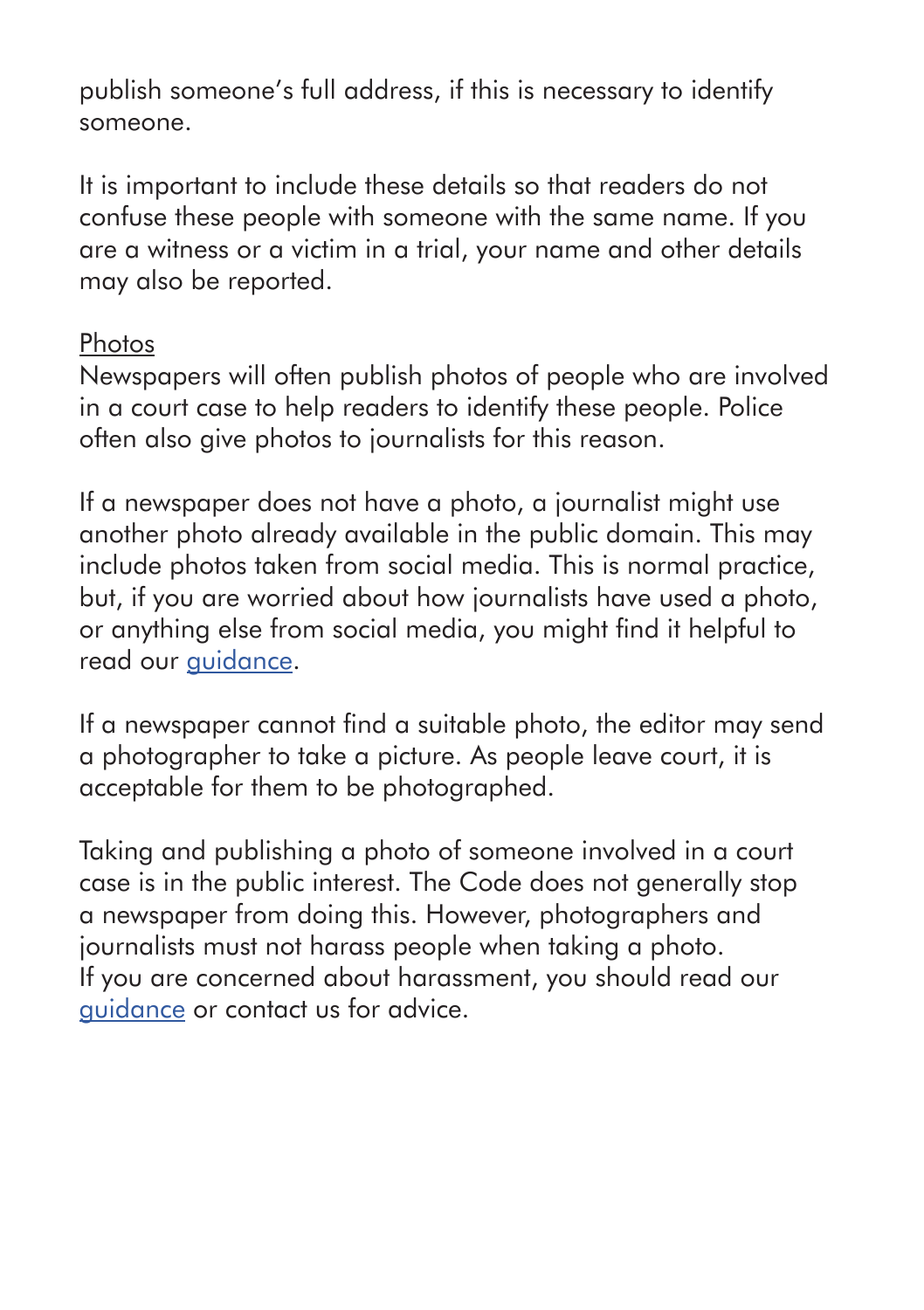### What can't newspapers publish?

Generally, unless editors can prove there is a public interest in doing so, newspapers are not allowed to print:

- information which might identify a victim of sexual assault:
- information which identifies a friend or relative of a criminal, who is not at all relevant to the court case
- information which is protected by reporting restrictions or might be in contempt of court.

#### Victims of sexual assault

The Code bans editors from publishing information which might identify a victim of sexual assault. Journalists must not identify these people or publish information which might lead to them being identified. This might include publishing details such as their age, occupation, address, or details of the alleged crime (like the relationship between the defendant and the victim). People who are victims of other crimes are not offered this protection.

#### Friends or relatives of criminals

Newspapers are not generally allowed to name a relative or a friend of a person convicted of a crime if they are not relevant to the case. However, if there is a public interest in naming them, journalists are allowed to do this. If someone is named in court, or goes to court to support a defendant, journalists are normally allowed to report this.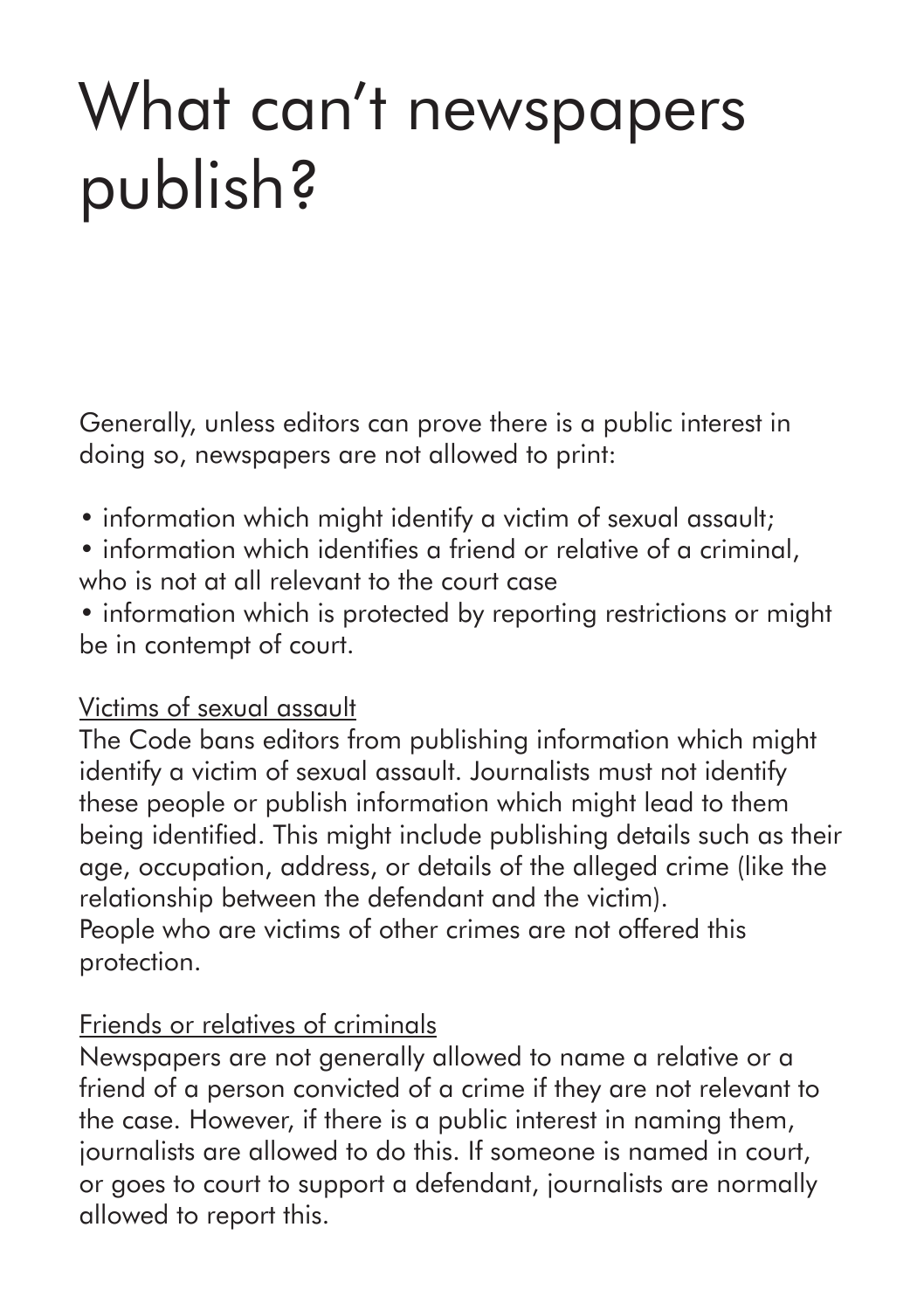#### Reporting restrictions and contempt of court

Sometimes, there might be a legal reporting restriction on a court case. This means that certain information heard in court cannot be reported. A restriction may be automatic under law or a judge might choose to make a restriction. Automatic restrictions normally relate to reporting sexual offences or court cases in youth courts.

There are also rules about what a newspaper (or any member of the public) can publish which might be in contempt of court. Once somebody has been arrested or civil proceedings have started, they are protected by law from the publication of information which might mean that their trial cannot take place fairly.

If you think a newspaper printed information which had been restricted or is in contempt of court, you should get legal advice or speak to court officials. We are not able to help with these issues.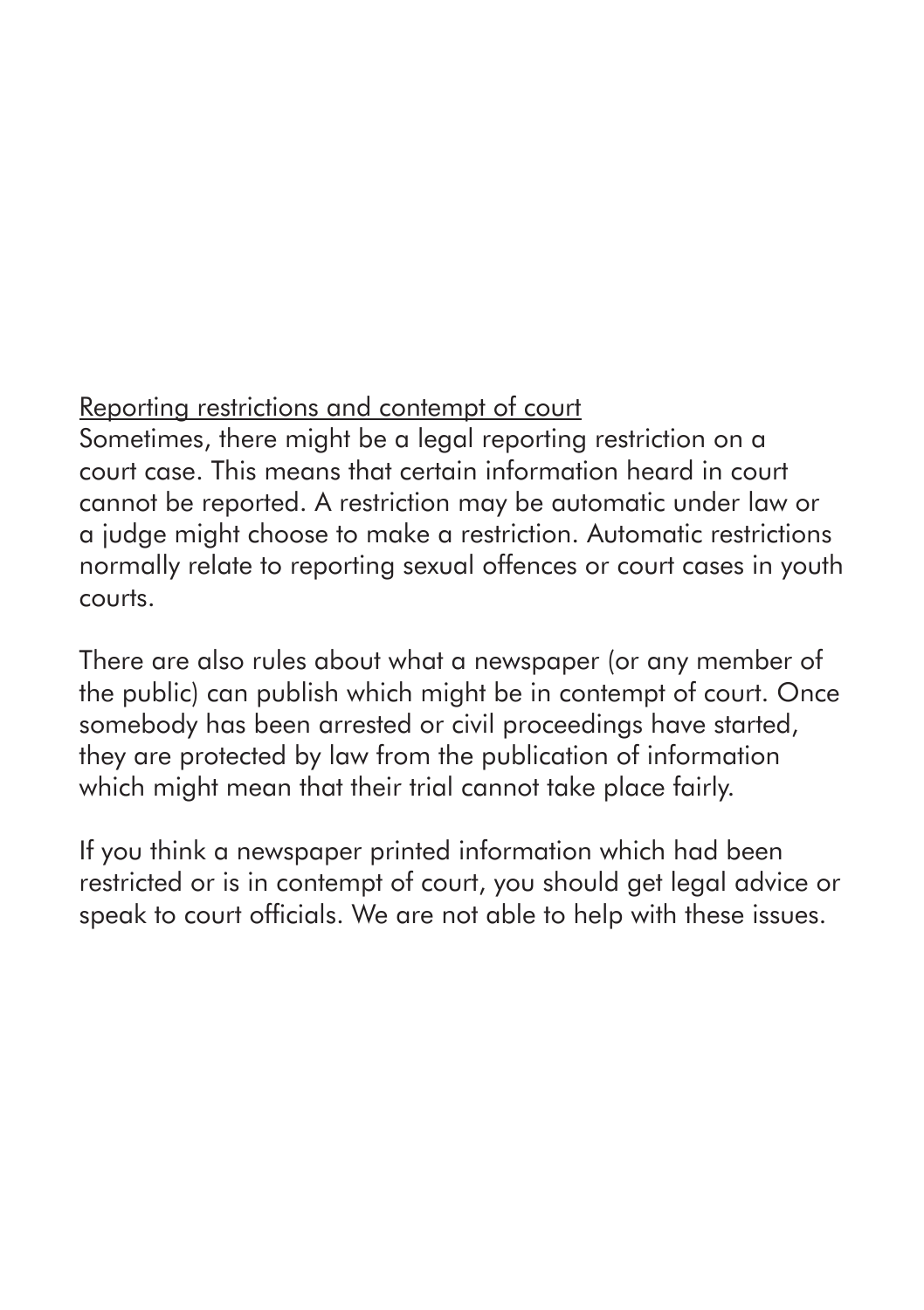### What should I do if I am approached by a journalist?

It is normal for journalists to want to speak to someone who they are writing a story about. Journalists do this to make sure that what they are publishing is accurate.

Many people want to speak about their experience of crime and are happy to be interviewed. If you are approached by a journalist, you might find it helpful to read our guidance and FAQs about how to deal with this on our website.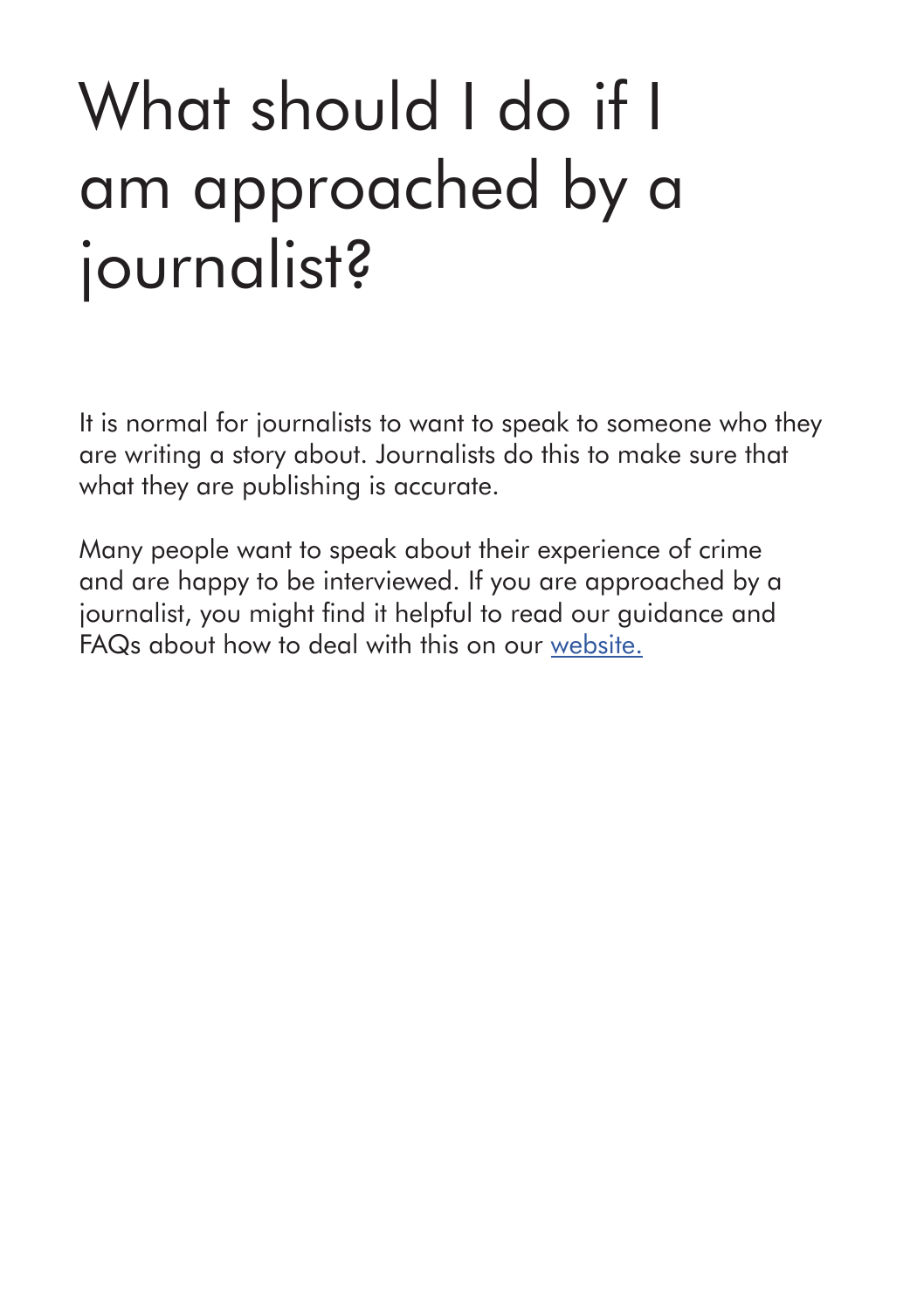### What can I do if I want an article to be removed from a newspaper's website?

If an article is written about a court case, some people involved may want it to be removed from a website. We receive a lot of inquiries about this. However, we are not generally able to assist with such inquiries.

If you want an article to be removed, you should contact the newspaper directly. An editor of a newspaper might refuse to remove an article, even if it is old. This is because many newspapers feel it is important to have an accessible archive of all the stories that they have published. You should not be surprised if a newspaper refuses to remove an article about you.

If your convictions have been 'spent', you may have legal rights to have links to articles about these convictions to be removed from search engines. If you make a formal request to an internet search engine directly, they may remove these articles from search results. However, these articles will still be available on newspapers' websites.

If you are concerned about the information which appears on search engines, you should get advice from the search engines themselves, or from the Information Commissioner's Office (ICO). ICO handles complaints about breaches of the Data Protection Act.